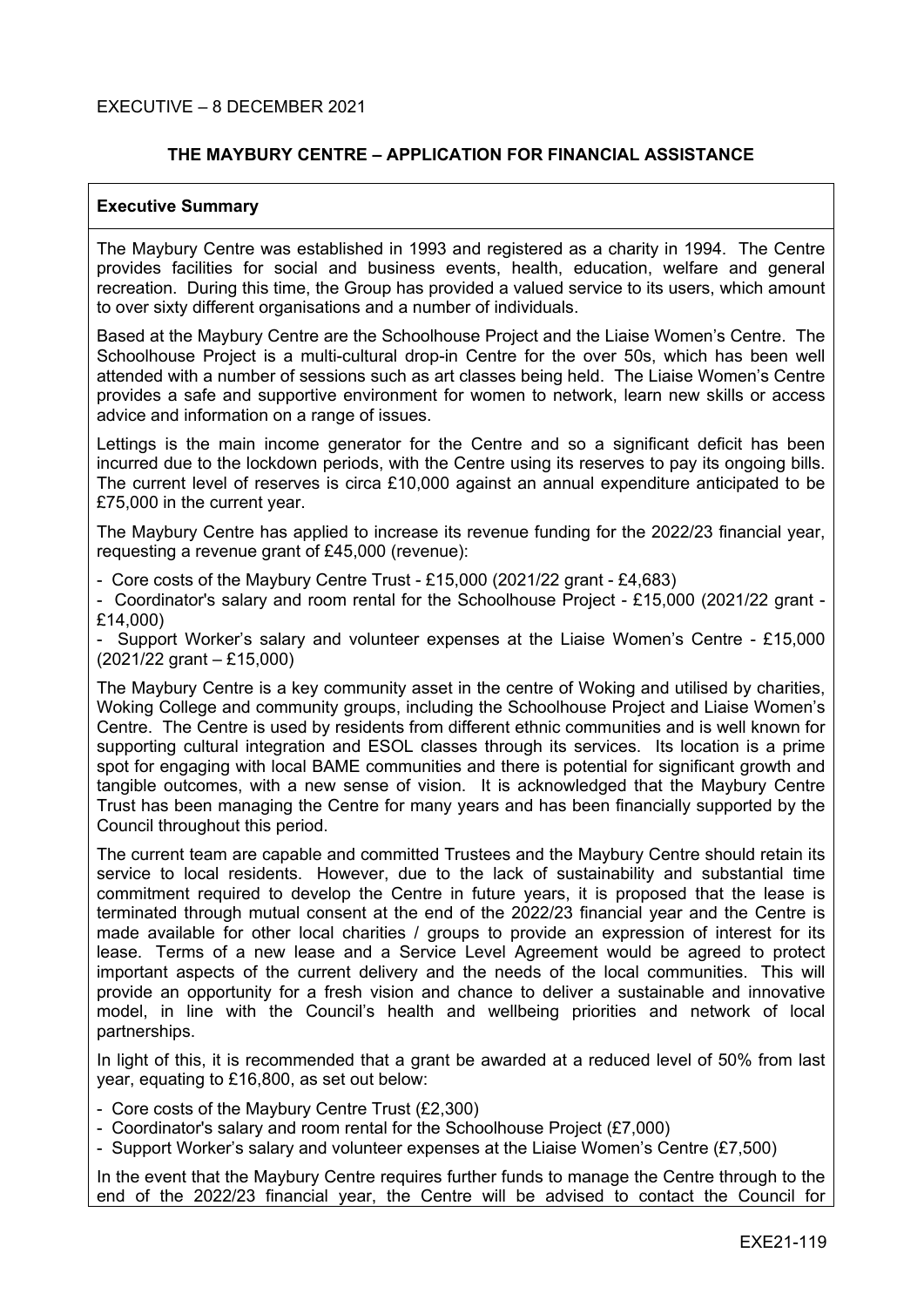consideration through the Chief Executive's delegated Ostensible Authority in consultation with the Leader and Portfolio Holder.

| <b>Recommendations</b>            |                                                                                                                                                                                                                                                                                                                                                                                                                                                                                                                                                                                                     |  |
|-----------------------------------|-----------------------------------------------------------------------------------------------------------------------------------------------------------------------------------------------------------------------------------------------------------------------------------------------------------------------------------------------------------------------------------------------------------------------------------------------------------------------------------------------------------------------------------------------------------------------------------------------------|--|
| The Executive is<br>requested to: | <b>RESOLVE That</b>                                                                                                                                                                                                                                                                                                                                                                                                                                                                                                                                                                                 |  |
|                                   | (i)<br>subject to the outcome of the Council's budgetary process, a<br>revenue grant of £16,800 be awarded from the Community<br>Grants Budget towards the costs of the Maybury Centre (£2,300),<br>the Liaise Women's Centre $(E7,500)$ , and the Schoolhouse<br>Project $(E7,000)$ ; and                                                                                                                                                                                                                                                                                                          |  |
|                                   | in the event that the Maybury Centre requires further funds to<br>(ii)<br>manage the Centre through to the end of the 2022/23 financial<br>year, the Centre will be advised to contact the Council for<br>consideration through the Chief Executive's delegated Ostensible<br>Authority in consultation with the Leader and Portfolio Holder.                                                                                                                                                                                                                                                       |  |
| <b>Reason for Decision</b>        | To enable the Centre to continue in providing its services, including<br>the management of the Schoolhouse Project and the Liaise Women's<br>Centre, whilst officers develop a plan for the future of the Centre.                                                                                                                                                                                                                                                                                                                                                                                   |  |
| Confirmation of funding           | This award is provisionally made on the expectation that the Council's<br>budgets for revenue and capital projects remain at the same level<br>allocated for the current financial year. The Council's overall budget,<br>including the sums allocated for community grants, will be determined<br>by Council at its meeting on 10 February 2022. In the event the grant<br>budgets are set at the anticipated levels, confirmation of the Council's<br>support will be sent to successful applicants. Groups should not plan<br>for the 2022/23 funding until this confirmation has been received. |  |
| Conditions                        | <b>Accounts.</b> The Organisation must submit audited accounts for the<br>year in which the grant is awarded, including an income and<br>expenditure account and balance sheet. Please note that accounts<br>for other years may also be required.                                                                                                                                                                                                                                                                                                                                                  |  |
|                                   | Monitoring Information. The Organisation must submit quarterly<br>monitoring information as a measure of its achievements. Failure to<br>provide details will jeopardise the award. E-mail requests will be sent<br>to the applicant on a quarterly basis.                                                                                                                                                                                                                                                                                                                                          |  |
|                                   | <b>Publicity.</b> Where possible, the Organisation is required to publicise<br>the support received from Woking Borough Council, including on all<br>literature and leaflets produced.                                                                                                                                                                                                                                                                                                                                                                                                              |  |
|                                   | <b>Payments.</b> Unless exceptional circumstances exist all invoices must<br>be received quarterly with details of the costs incurred and monitoring<br>information for the previous quarter.                                                                                                                                                                                                                                                                                                                                                                                                       |  |
|                                   | <b>Payment Period.</b> Final quarter claims must be made by the second<br>week in March. Unclaimed awards will not be available at a later date<br>unless exceptional circumstances can be demonstrated to the Council<br>before the end of the award year.                                                                                                                                                                                                                                                                                                                                         |  |
|                                   | Joint Working. WBC expects the Organisation to engage positively<br>on health and wellbeing multi-agency joint work affecting Woking.                                                                                                                                                                                                                                                                                                                                                                                                                                                               |  |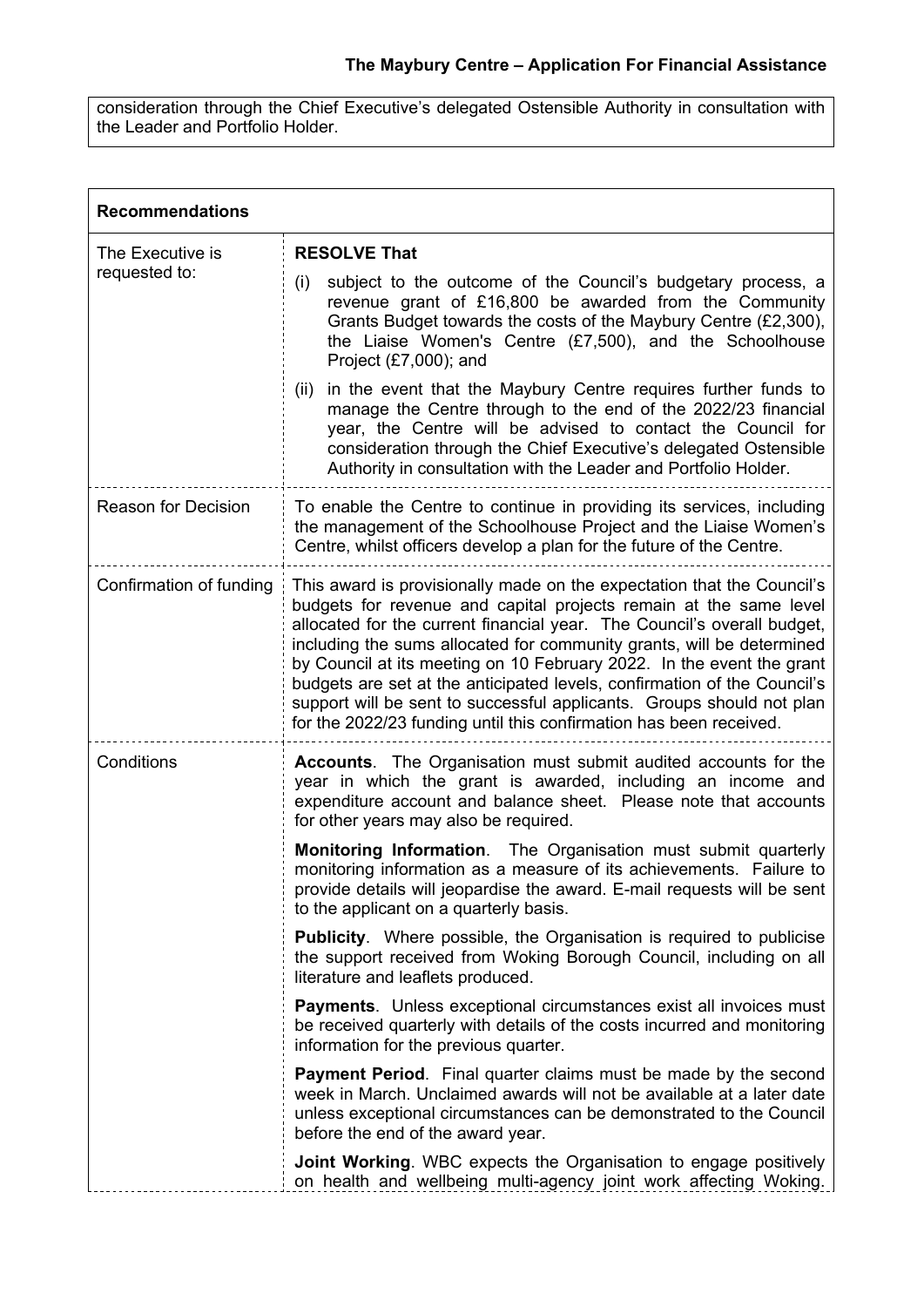|                        | Groups which refuse may place their Council support at risk, e.g.<br>grant, concessionary rent and other assistance.                                                                                                                                                                                                                                                                                                                                                                                                                                                                                              |
|------------------------|-------------------------------------------------------------------------------------------------------------------------------------------------------------------------------------------------------------------------------------------------------------------------------------------------------------------------------------------------------------------------------------------------------------------------------------------------------------------------------------------------------------------------------------------------------------------------------------------------------------------|
|                        | <b>Venue Hire.</b> Woking Borough Council has a duty to ensure that<br>publicly-owned venues and resources do not provide a platform for<br>extremists and are not used to disseminate extremist views. This duty<br>extends to organisations that work with the local authority so this<br>includes recipients of any grants from Woking Borough Council. If you<br>hire out your venue/s you should ensure you have good processes in<br>place for record keeping and checking if they are an appropriate<br>group to be making the hire arrangements. The following are some of<br>what should be considered:  |
|                        | Basic details should be recorded to include speakers address,<br>mobile phone number & organisation details.<br>Has the identity of the speaker been confirmed & is their<br>$\bullet$<br>organisation bona fide? Are they known to you?<br>Is the speaker from the area? Are they UK citizens or from<br>$\bullet$<br>overseas & will they travel specifically for this event?<br>Consider checks on the internet to confirm the status of speaker<br>to include website, YouTube or social media sites.<br>How many people are likely to attend (check previous or similar<br>events either locally or online). |
| Performance Indicators | <b>Users.</b> The Organisation to provide a breakdown of the users in the<br>past quarter.                                                                                                                                                                                                                                                                                                                                                                                                                                                                                                                        |
|                        | Activities. The Organisation to provide details of activities and<br>events held during the last quarter.                                                                                                                                                                                                                                                                                                                                                                                                                                                                                                         |
|                        | <b>Publicity.</b> The Organisation to advise how the Council's support has<br>been publicised over the last quarter.                                                                                                                                                                                                                                                                                                                                                                                                                                                                                              |
|                        | <b>Statement of Use.</b> The Organisation to provide a statement stating<br>the use to which the grant money has been put.                                                                                                                                                                                                                                                                                                                                                                                                                                                                                        |
| <b>Future Support</b>  | The financial pressure on the Council's budgets is expected to<br>continue in the coming years and accordingly the overall level of<br>support available in future years may be reduced. The applicant is<br>therefore to be advised that the award of funding for 2022/23 does not<br>imply that a similar application in 2023/24 would be supported. In<br>particular, it is emphasised that the Council is unlikely to be in a<br>position to award any sums above the 2022/23 levels.                                                                                                                         |
|                        | In view of this, the applicant is to be advised to ensure that<br>contingency plans for the Group's operations for 2023/24 have been<br>drawn up in the event that the Council is unable to continue its support<br>beyond April 2023. All applicants are strongly recommended to<br>pursue alternative sources of funding and are encouraged to approach<br>Woking Borough Council's Community Support Team for advice and<br>support.                                                                                                                                                                           |

## **The Executive has authority to determine the above recommendations.**

# **Background Papers:**

2022/23 Application Form.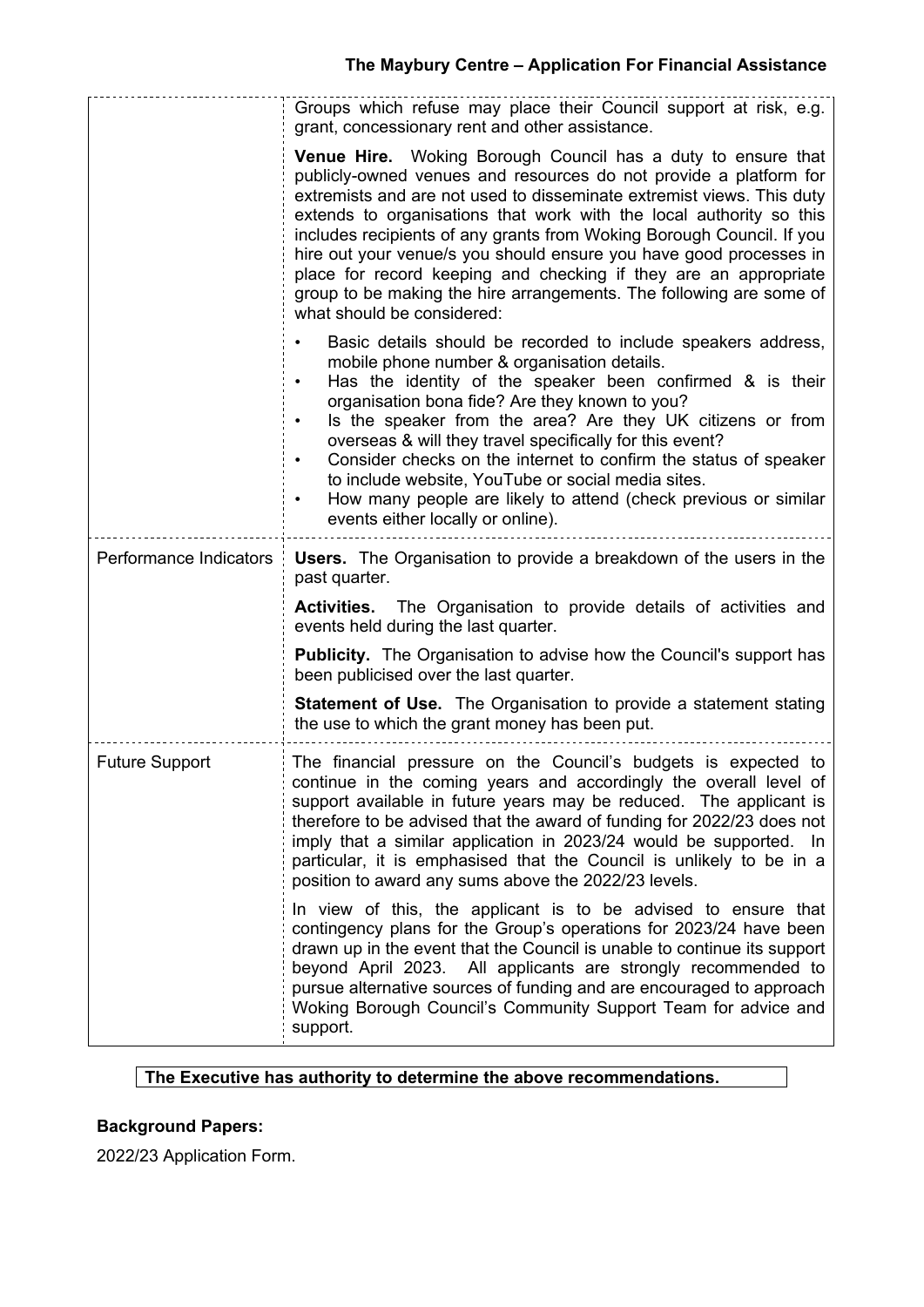## **Reporting Person:**

Julie Fisher, Chief Executive Extn: 3301, Email: julie.fisher@woking.gov.uk

### **Contact Person:**

Frank Jeffrey, Head of Democratic Services Extn: 3012, Email: frank.jeffrey@woking.gov.uk

Doug Davern, Democratic Services Officer Extn: 3018, Email: doug.davern@woking.gov.uk

### **Portfolio Holder:**

Cllr Simon Ashall Email: cllrsimon.ashall@woking.gov.uk

# **Shadow Portfolio Holder:**

Cllr Will Forster Email: cllrwill.forster@woking.gov.uk

#### **Date Published:**

30 November 2021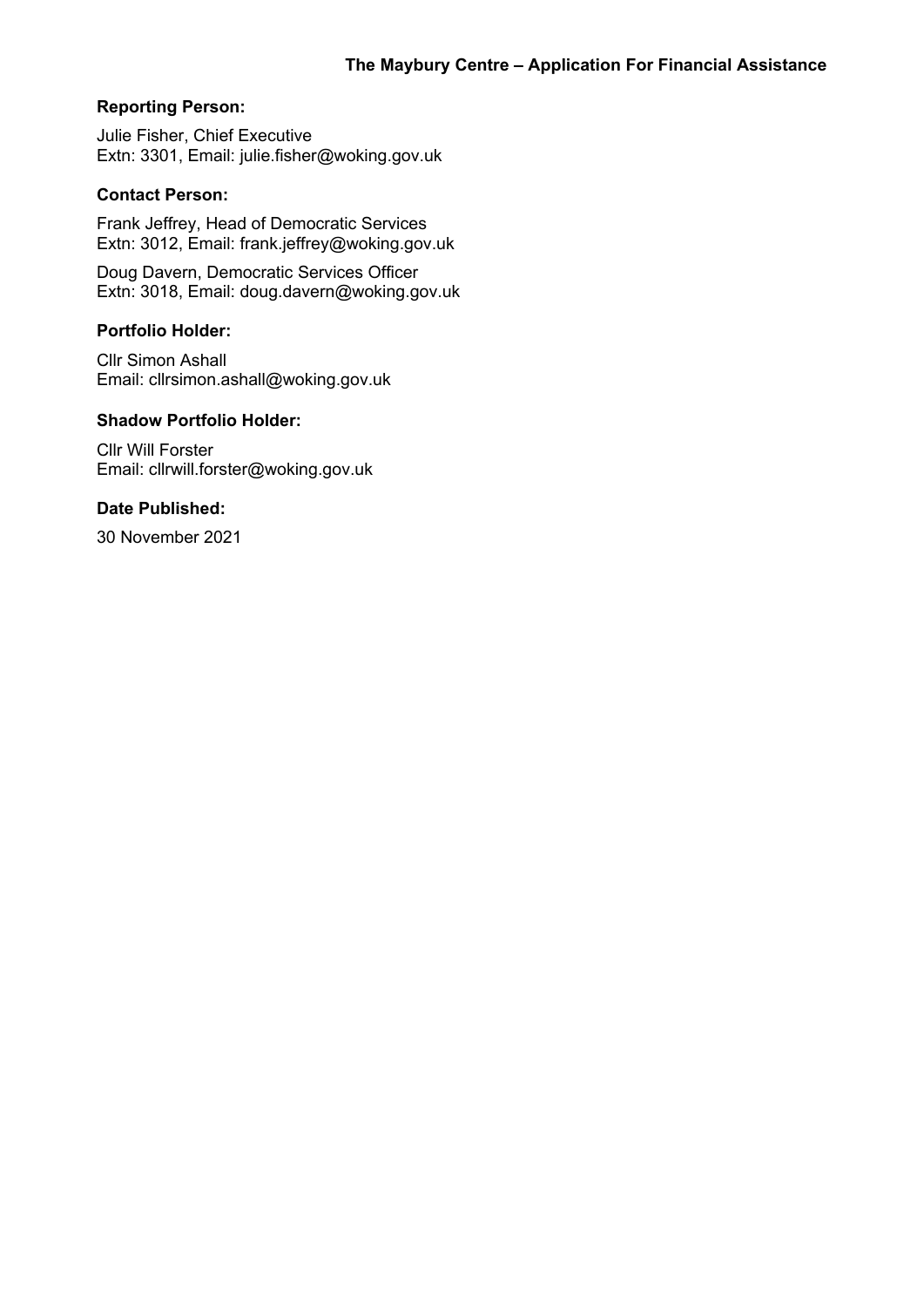٦

| 1.0 Summary of Application |                                                                                                                                                                                                                                                                                                                                                                                                                                                                                                                                                                                                                                                                       |  |
|----------------------------|-----------------------------------------------------------------------------------------------------------------------------------------------------------------------------------------------------------------------------------------------------------------------------------------------------------------------------------------------------------------------------------------------------------------------------------------------------------------------------------------------------------------------------------------------------------------------------------------------------------------------------------------------------------------------|--|
| 1.1 Status and Aims        | The Centre officially opened in February 1994. It is a multi-cultural<br>community centre whose aims and objectives are to provide facilities<br>for social and business events, health, welfare, general recreation and<br>education for the people of the Borough of Woking. Over sixty various<br>organisations use the facilities at the Centre, including local voluntary<br>groups, statutory organisations, businesses and individuals.                                                                                                                                                                                                                        |  |
|                            | The Schoolhouse Project has been fully funded by Woking Borough<br>Council since 2003, prior to which it was jointly funded by the Council<br>and the Sheerwater and Maybury Partnership. The Project is a multi-<br>cultural drop-in centre for the over 50s.                                                                                                                                                                                                                                                                                                                                                                                                        |  |
|                            | The Liaise Women's Centre provides a safe, all female environment<br>for local women to access support, advice and services which are<br>accessible and appropriate for their needs.                                                                                                                                                                                                                                                                                                                                                                                                                                                                                  |  |
| 1.2 Employees              | 6, including the Centre Supervisor, Caretakers x 2, Liaise Support<br>Worker, Liaise Cleaner and Schoolhouse Project Coordinator.                                                                                                                                                                                                                                                                                                                                                                                                                                                                                                                                     |  |
| 1.3 Volunteers             | 26, including Trustees of The Maybury Centre, Liaise Women's Centre<br>Management Committee Volunteers, Liaise<br>Women's Centre<br>Volunteers and Schoolhouse Project Volunteers.                                                                                                                                                                                                                                                                                                                                                                                                                                                                                    |  |
| 1.4 Clients/Users          | The Maybury Centre has provided its performance monitoring<br>information between March and July 2021. There were a total of 21<br>bookers which made use of the Centre, including Woking College.                                                                                                                                                                                                                                                                                                                                                                                                                                                                    |  |
|                            | Each year the Centre submits its User Classification of Regular<br>Bookers. The document set out a list of the groups which regularly<br>book rooms at the Centre along with a brief description of activities;<br>whether the<br>booker is an individual, business of community<br>organisation; ethnicity, approximate numbers of attendees, the<br>percentage of attendees being disabled, and the number of under 20s<br>and over 60s. In a normal year there are around 60 regular bookers<br>included in the list.                                                                                                                                              |  |
|                            | The rental rates are reviewed annually and are compared with those<br>levied by other community buildings and halls for hire. Block bookers,<br>registered charities and community groups are invited to apply for<br>discounts.                                                                                                                                                                                                                                                                                                                                                                                                                                      |  |
|                            | The Schoolhouse Project has included the following activities: art<br>classes, Asian Muslim Elders Social Group, Nepalese Community<br>Group, Women's International Group and Italian Association of<br>Woking Group.                                                                                                                                                                                                                                                                                                                                                                                                                                                 |  |
|                            | The Liaise Women's Centre works towards empowering women,<br>particularly those from disadvantaged and marginalised communities,<br>to take control and maximise the quality of their lives and that of their<br>Before the lockdown period, Liaise ran courses and<br>families.<br>workshops covering a range of subjects including ESOL classes,<br>counselling and support (including a domestic abuse support group<br>set up by Surrey Women's Aid), homework clubs, Arabic classes,<br>drop-in sessions, art and craft activities and exercise / dance<br>Health workshops have included Hepatitis awareness,<br>sessions.<br>mental health and women's health. |  |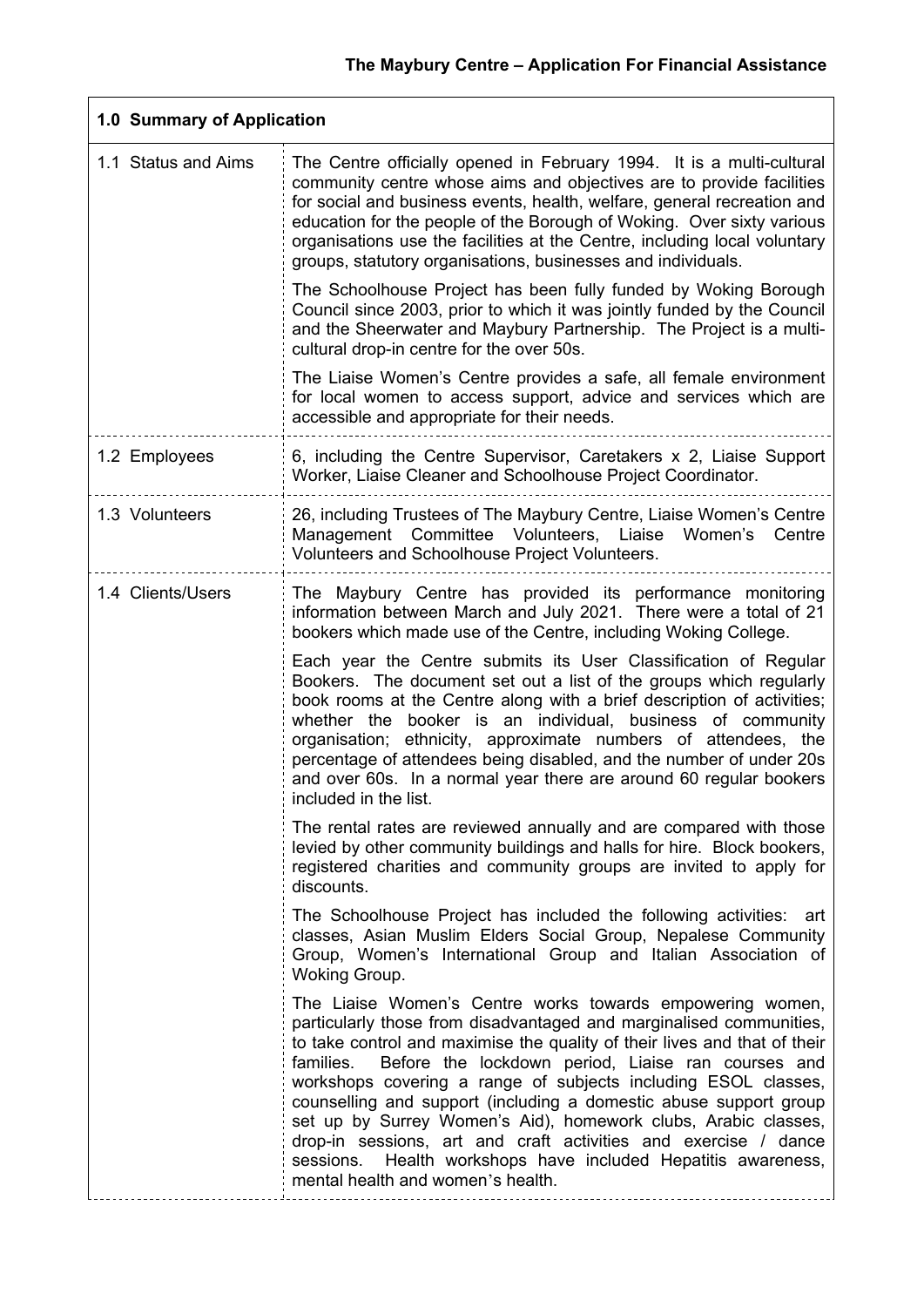| 1.5 Members           | None.                                                                                                                                                                                                                                                                                                                                                                                                                                |  |
|-----------------------|--------------------------------------------------------------------------------------------------------------------------------------------------------------------------------------------------------------------------------------------------------------------------------------------------------------------------------------------------------------------------------------------------------------------------------------|--|
| 1.6 Sum Requested     | £45,000 (Revenue)                                                                                                                                                                                                                                                                                                                                                                                                                    |  |
| 1.7 Project           | The revenue grant is being applied for so that the Maybury Centre can<br>continue its current role in the Borough of Woking. Although its hire<br>usually increased each year, the lettings income does not meet the full<br>running costs of the Centre. The majority of users are non-profit<br>organisations or registered charities and so a full commercial<br>approach cannot always be implemented.                           |  |
|                       | The Schoolhouse Project is the continuation of a project set up by the<br>Council and now line managed by the Maybury Centre. The grant is<br>used to cover the Co-ordinator's salary and room hire. The Project is<br>planning to run additional sessions for children and senior citizens.                                                                                                                                         |  |
|                       | The Centre is also applying for the Liaise Women's Centre which has<br>been funded for the last few years by WBC and is used towards the<br>Support Worker's Salary and Volunteer costs.                                                                                                                                                                                                                                             |  |
| 1.8 Cost breakdown:   | Revenue total £45,000:                                                                                                                                                                                                                                                                                                                                                                                                               |  |
|                       | £15,000 - for the Maybury Centre Trust<br>£15,000 - for the Schoolhouse Project<br>£15,000 - for Liaise Womens Centre                                                                                                                                                                                                                                                                                                                |  |
| 1.9 Community Benefit | The Maybury Centre is a multi-cultural community centre based in the<br>heart of the Canalside Ward of Woking. The Centre has been<br>operating since 1993 and since that time has encouraged its use by<br>the community and aimed to ensure its accessibility to all.                                                                                                                                                              |  |
|                       | The Schoolhouse Project is a multi-cultural drop-in Centre for the over<br>50's managed by the Centre. Prior to Covid-19, the attendance for<br>each group continued to be exceptional and well supported, with new<br>ways being implemented of making more income to allow for day trips<br>or the purchase of new equipment.                                                                                                      |  |
|                       | Liaise Women's Centre has had another successful year with an<br>average of 175 visitors per month. An average of 6 new women / girls<br>usually access the Centre each month, all are vulnerable and going<br>through personal trauma, many being victims of domestic abuse.                                                                                                                                                        |  |
| 1.10 Covid-19 Impact  | Due to the lockdowns and the closure of the Centre, many people<br>have missed out on vital sessions and classes which could not take<br>place. It has not been able to provide the community with a place to<br>access services such as advice sessions, counselling, exercise<br>sessions, ESOL & English classes, etc. There are many elderly and<br>vulnerable users who rely on their weekly sessions at The Maybury<br>Centre. |  |
|                       | Covid-19 has had a huge financial impact on the Centre, as it has<br>been unable to open it has not received any hire or payment from<br>customers since March 2020. The Centre has had to continue paying<br>bills during the lockdown period, which has resulted in a deficit.                                                                                                                                                     |  |
|                       | The Centre has attempted to reduce its costs by furloughing staff and<br>placing bills on hold, however it has been left with a deficit and has<br>had to spend money to ensure it could re-open the Centre safely after<br>the lockdown periods.                                                                                                                                                                                    |  |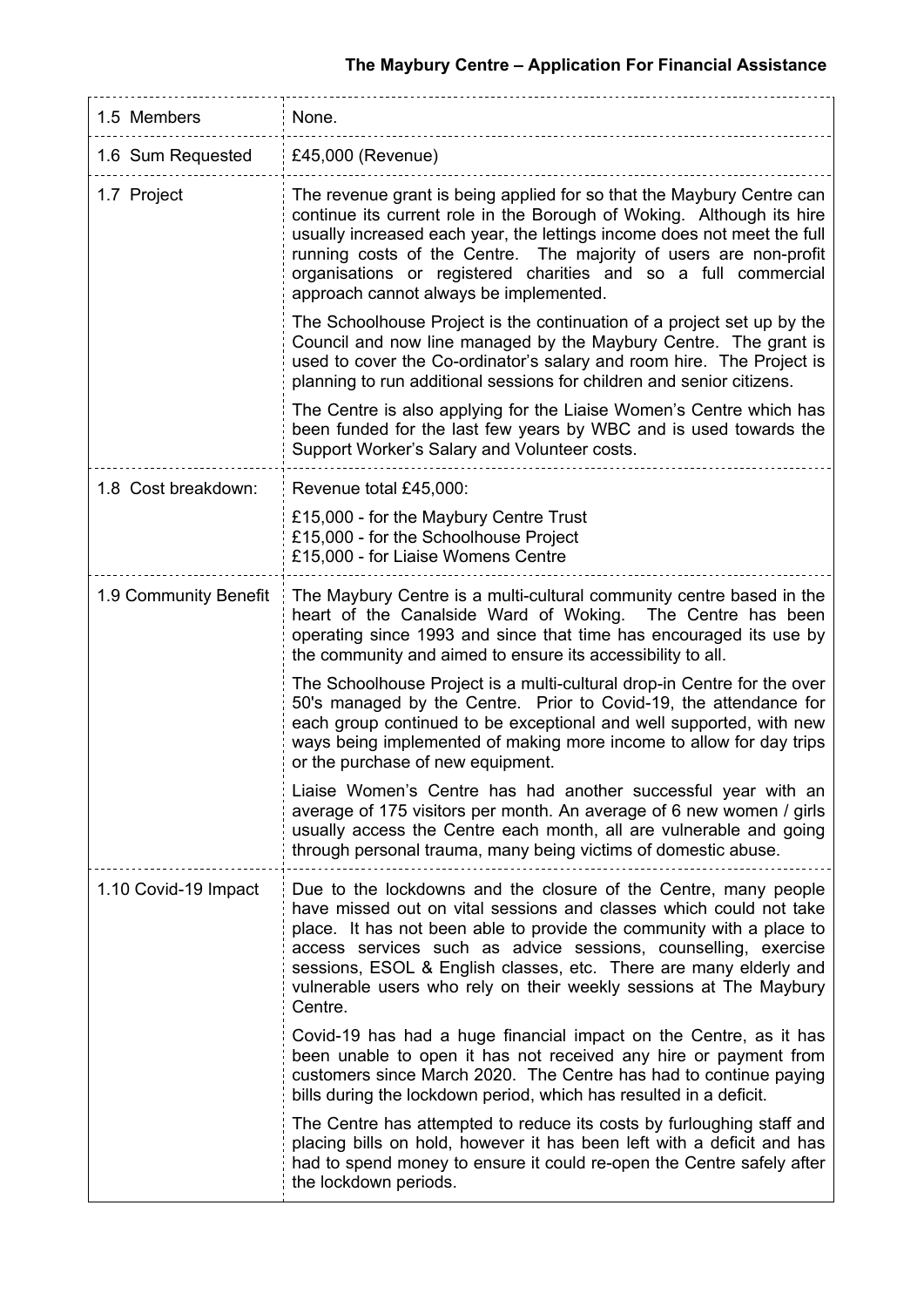| 2.0 Financial Background                |                                                                                                                                                                                                                                                                                                           |  |
|-----------------------------------------|-----------------------------------------------------------------------------------------------------------------------------------------------------------------------------------------------------------------------------------------------------------------------------------------------------------|--|
| 2.1 Budget                              | At the time of the application, the Group held £10,294 in the bank.                                                                                                                                                                                                                                       |  |
|                                         | The Group has submitted a budget for 2021/22 which shows an<br>anticipated income of £46,678 against an anticipated expenditure of<br>£75,956, resulting in an anticipated deficit of £29,278.                                                                                                            |  |
| 2.2 Accounts                            | The Group has submitted accounts for 2019/20 which show an<br>income of £139,831 against expenditure of £158,481, resulting in a<br>deficit of £18,650. The sum of £20,945 was carried forward at the end<br>of the 2020/21 year.                                                                         |  |
|                                         | The 2019/20 accounts set out the financial position of the Centre prior<br>to the pandemic and the 2020/21 accounts are not yet available.<br>However, an indication of the effect of the pandemic can be shown by<br>the budget submitted for the current financial year as set out in<br>paragraph 2.1. |  |
| 2.3 Support over the<br>past five years | 2021/22 - £33,683 revenue<br>$2020/21 - £33,683$ revenue and £5,000 capital<br>$2019/20 - £33,683$ revenue and £8,000 capital<br>2018/19 - £32,683 revenue<br>$2017/18 - \text{\textsterling}42,683$ revenue and £15,000 capital                                                                          |  |

| 3.0 Assessment of Application |                                                                                                                                                                                                                        |           |
|-------------------------------|------------------------------------------------------------------------------------------------------------------------------------------------------------------------------------------------------------------------|-----------|
| 3.1 Key Information           | Constitution<br>$\circ$                                                                                                                                                                                                | Yes       |
|                               | <b>Registered Charity</b><br>$\circ$                                                                                                                                                                                   | Yes       |
|                               | <b>VAT Registered</b><br>$\circ$                                                                                                                                                                                       | Yes       |
|                               | <b>Equal Opportunities Policy</b><br>$\circ$                                                                                                                                                                           | Yes       |
|                               | <b>Safeguarding Policy</b><br>$\circ$                                                                                                                                                                                  | Yes       |
|                               | <b>Reserves Policy</b><br>$\circ$                                                                                                                                                                                      | Yes       |
|                               | <b>Quality Mark</b><br>$\circ$                                                                                                                                                                                         | <b>No</b> |
|                               | Other funding sources pursued<br>$\circ$                                                                                                                                                                               | Yes       |
|                               | Other support by the Council<br>$\circ$                                                                                                                                                                                | Yes *     |
|                               | Fundraising<br>$\circ$                                                                                                                                                                                                 | <b>No</b> |
|                               | Two quotes<br>$\circ$                                                                                                                                                                                                  | Yes       |
|                               | Regular monitoring provided previously<br>$\circ$                                                                                                                                                                      | Yes       |
|                               | mandatory rate relief, concessionary rent,<br>electrical and mechanical maintenance via<br>Skanska Facilities Management, £5,000 match<br>funding grant award from WBC alongside the<br>SCC Hardship Fund during 2020. |           |